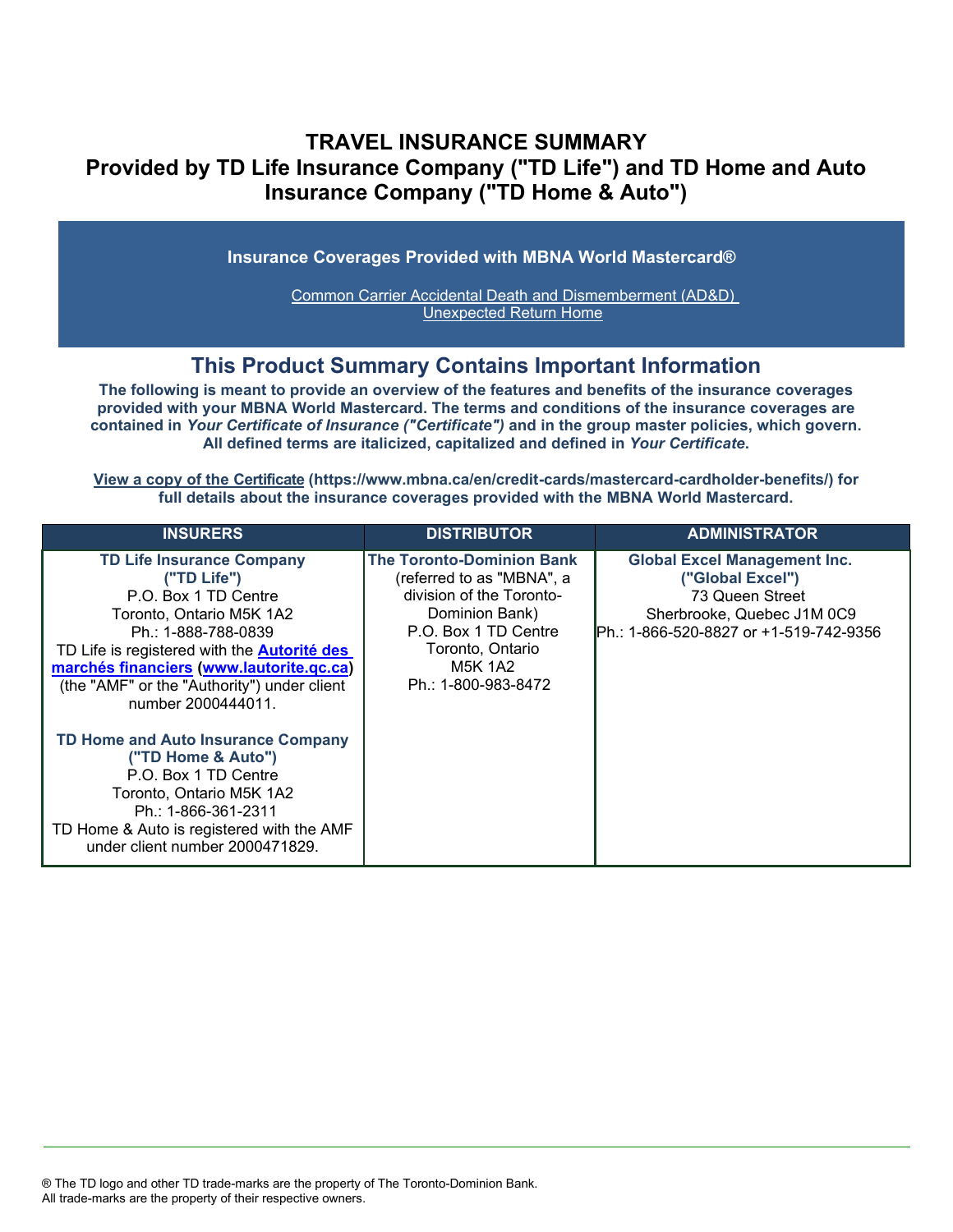# **General Information You Need to Know**

The following is applicable to **all insurance coverages** provided with the MBNA World Mastercard, unless otherwise specified*:*



**Complaint Handling:** For information about our complaint processing policy and where a complaint may be filed, please visit our Customer Service & Problem Resolution page at: **<https://www.tdinsurance.com/customer-service/problem-resolution>**.



**Misrepresentation:** *You* must be accurate and complete in *Your* dealings with the *Insurer* at all times. The *Insurer* will not pay a claim if *You*, any person insured under *Your Certificate* or anyone acting on *Your* behalf makes a misrepresentation, attempts to deceive or mislead the *Insurer*, or makes a fraudulent, false or exaggerated statement or claim.



**Cancellation:** Insurance coverages are considered canceled on the date the credit card account is closed. If, at any time, *You* don't want these insurance coverages, *You* can decide not to use them or contact *Your* credit card provider to apply for a different credit card with alternative insurance coverages.



**Cost:** *Your* MBNA World Mastercard has an annual fee charged by your credit card provider. No fee will be charged for the insurance coverages provided with the MBNA World Mastercard.



**Claims:** *You* must report *Your* claim to *Our Administrator* by calling 1-866-520-8827 no later than the following time limits after the date the covered event(s) occurred:

- **Common Carrier Accidental Death and Dismemberment (AD&D)** 
	- $\circ$  30 days; refer to section General Provisions under "Notice of Claim" for full details.
- **Unexpected Return Home** 
	- $\circ$  30; refer to section General Provisions under "Notice of Claim" for full details.

Once *We* have approved the claim, *We* will notify *You* and payment will be made within 60 days. If the claim has been denied, *We* will inform *You* of the claim denial reasons within 60 days. *You* can appeal the decision by submitting new information to *Our Administrator*. For complete details, please see the applicable claims section (as listed above) in *Your Certificate.*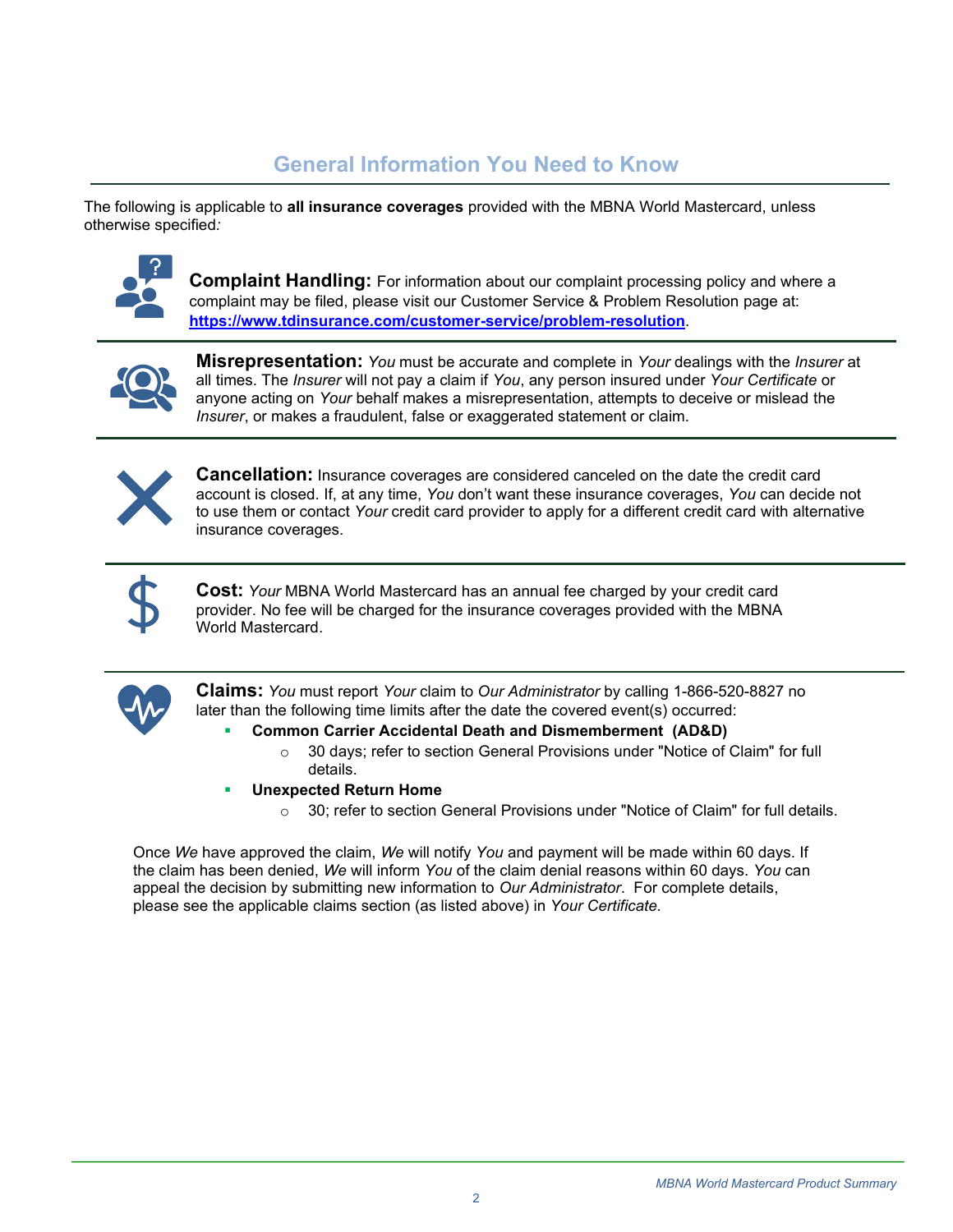# **General Information You Need to Know**

| $\frac{1}{1}$ | <b>Eligibility:</b>                                                          |                                                                                                                             |                                                                                                                                                                                       |
|---------------|------------------------------------------------------------------------------|-----------------------------------------------------------------------------------------------------------------------------|---------------------------------------------------------------------------------------------------------------------------------------------------------------------------------------|
|               | <b>Benefit</b>                                                               | <b>Who is Eligible</b>                                                                                                      | <b>Additional Eligibility Requirements</b>                                                                                                                                            |
|               | <b>Common Carrier</b><br><b>Accidental Death and</b><br>Dismemberment (AD&D) | <b>Primary Cardholder</b><br><b>Primary Cardholder's Spouse</b><br><b>Primary Cardholder's</b><br><b>Dependent Children</b> | Benefits apply when the<br>a.<br>Cardholder charges all or part<br>of the cost of an Insured<br>Person's fare for travel on a<br>Common Carrier to the<br>Account prior to departure. |
|               | <b>Unexpected Return Home</b>                                                | <b>Primary Cardholder</b><br><b>Primary Cardholder's Spouse</b><br><b>Primary Cardholder's</b><br><b>Dependent Children</b> | Benefits apply when the<br>a.<br>Cardholder charges all or part<br>of the cost of the fare for<br>travel                                                                              |

**Note:** For full details, please see the "Eligibility" section and/or the definition of "*Insured Person*" in each *Certificate*.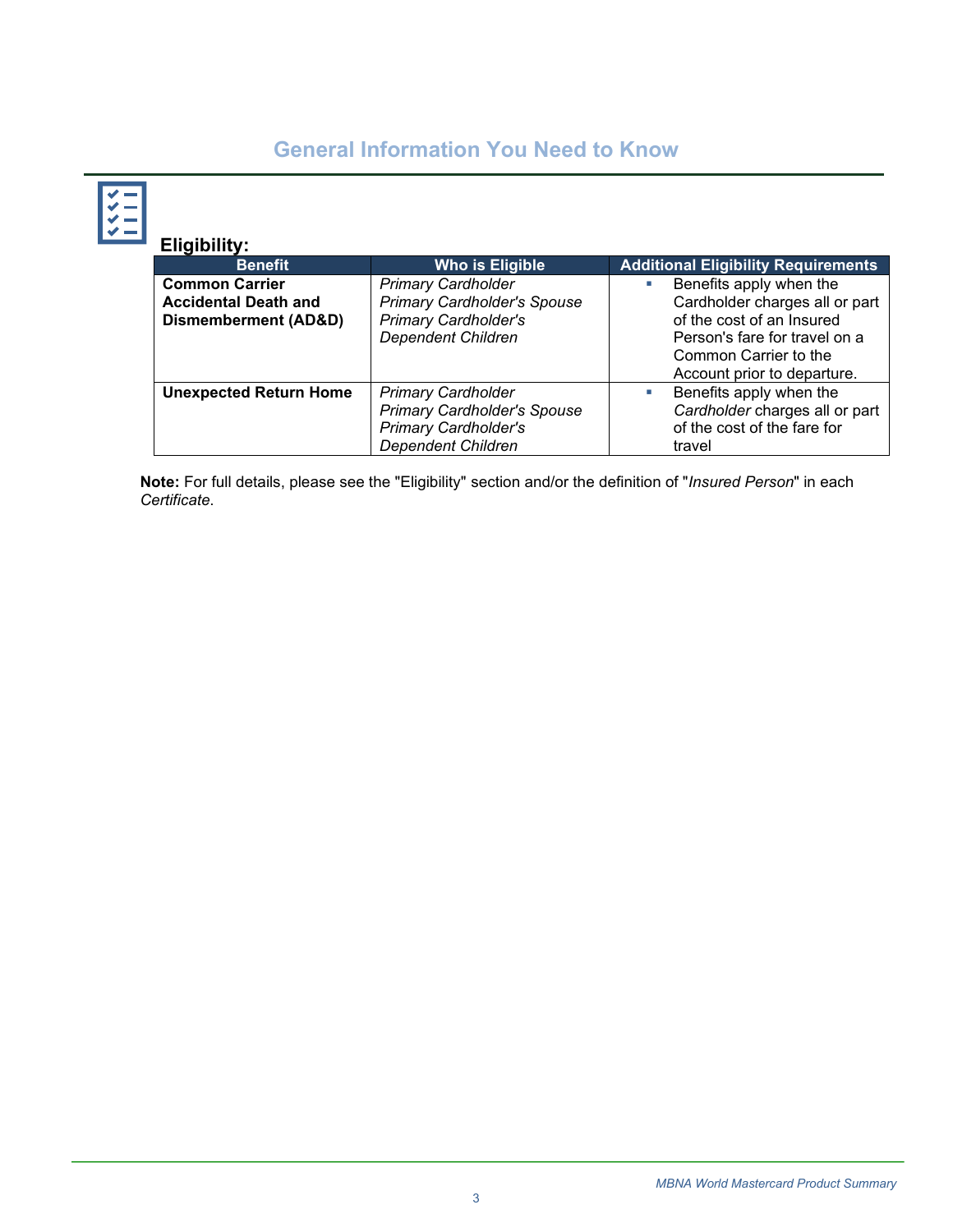## **Common Carrier Accidental Death and Dismemberment (AD&D)**

<span id="page-3-0"></span>*Issued by TD Life Insurance Company under Group Policy Number TGV008 (the "Policy") to MBNA, a division of The Toronto-Dominion Bank (the "Policyholder"). Global Excel provides Claims and Assistance services under the Group Policy.*

#### **What is included in this coverage?**

Common Carrier Accidental Death and Dismemberment (AD&D) provides coverage in the event that an *Insured Person*, while traveling as a passenger on a *Common Carrie*r during a *Trip* suffers an *Accidental Bodily Injury.*

### **What are the benefits?**

| <b>Benefit</b>                                                                | <b>Maximum Benefit Payable</b> |  |  |
|-------------------------------------------------------------------------------|--------------------------------|--|--|
| Accidental Death and Dismemberment, Loss of Sight, Speech, or Hearing Benefit |                                |  |  |
| Loss of Life                                                                  | \$1,000,000                    |  |  |
| Loss of Both Hands or Feet                                                    | \$1,000,000                    |  |  |
| Loss of One Foot or One Hand and the Entire Sight of One Eye                  | \$1,000,000                    |  |  |
| Loss of Entire Sight of Both Eyes                                             | \$1,000,000                    |  |  |
| Loss of One Hand and One Foot                                                 | \$1,000,000                    |  |  |
| Loss of Speech and Hearing                                                    | \$1,000,000                    |  |  |
| Loss of One Hand or One Foot                                                  | \$500,000                      |  |  |
| Loss of Entire Sight of One Eye                                               | \$500,000                      |  |  |
| Loss of Speech                                                                | \$500,000                      |  |  |
| Loss of Hearing                                                               | \$500,000                      |  |  |
| Loss of Thumb and Index Finger on the same hand                               | \$250,000                      |  |  |

**Note: If an** *Insured Person* **has multiple Losses as a result of one accident, only the single largest benefit amount applicable to the Loss suffered is payable. The loss of life benefit of a** *Cardholder* **will be paid to the designated beneficiary that must be in writing and filed with** *Our Administrator***.** 

### **What are the limitations and exclusions?**

This insurance contains limitations and exclusions. Benefits will not be paid if the Loss is directly or indirectly as a result of one or more of the following:

- Disease
- Suicide
- War or Insurrection
- **Intoxication**
- Drugs or Poison
- Criminal Offence
- **Medical Complications**

For complete details, please see Part 2 – Common Carrier Accidental Death and Dismemberment (AD&D) Benefits Certificate of Insurance section in *Your Certificate.*